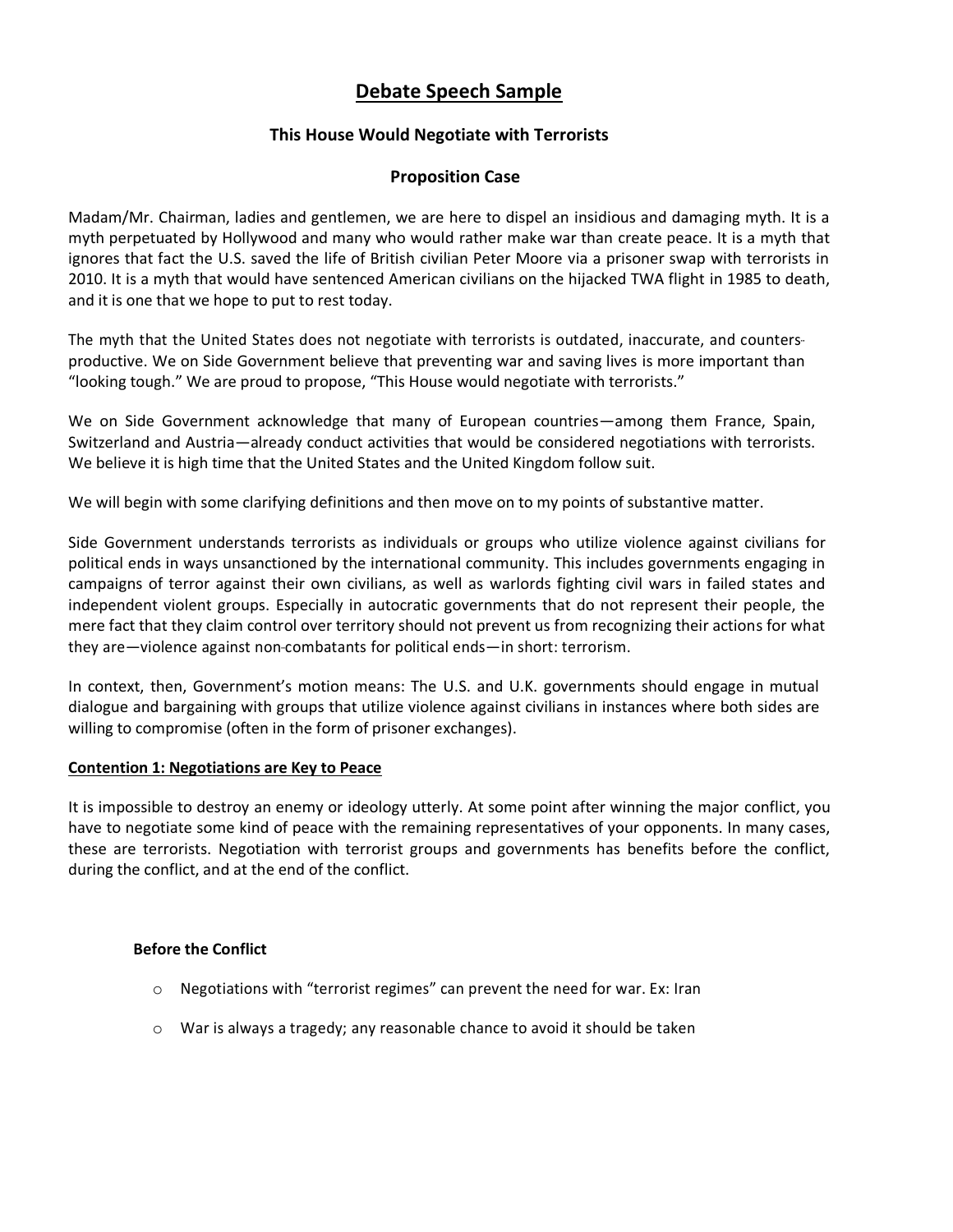- o War has immediate casualties (soldiers and civilians who die in fighting)
- o War has long-term casualties (destruction of infrastructure causes death)
	- $\triangleright$  Disease
	- $\triangleright$  starvation
	- $\triangleright$  exposure
- o War can create a cycle of violence
	- $\triangleright$  economic ruin breeds despair, resentment, and violence
		- Ex. Germany WWII
		- Ex. Terrorist recruitment in Iraq
	- $\triangleright$  Lack of legitimate government leads to civil war and ethnic violence
		- Ex. Iraq
		- Ex. DRC

### **During Conflict**

- o Allows passage of food/medical supplies to civilians
- $\circ$  Can provide key cease-fires to open window for negotiations to end conflict early

Ex U.K. and Northern Ireland

o Creates connections between both sides necessary to overcome mutual hatred

#### **Post Conflict**

- o Negotiations help establish a legitimate government—inclusive of elements of the defeated group.
- o Failure to negotiate representation for the defeated group creates insurgency

Ex: "De-Ba'ath-ification" of Iraq

- $\circ$  Essential to find and prosecute leaders who orchestrated war-crimes (and deter those crimes by other in the future).
- o Builds positive diplomatic and security relations to prevent future conflict.

# **Contention 2: Prisoners of War**

Wars are rarely fought between recognized militaries of warring states these days, meaning that if we wish to do what we've always done in war—negotiate the release of our prisoners of war—then we must be willing to negotiate with terrorists. This is important both because it protects our troops and because it gives us a reasonable way to deal with enemy combatants.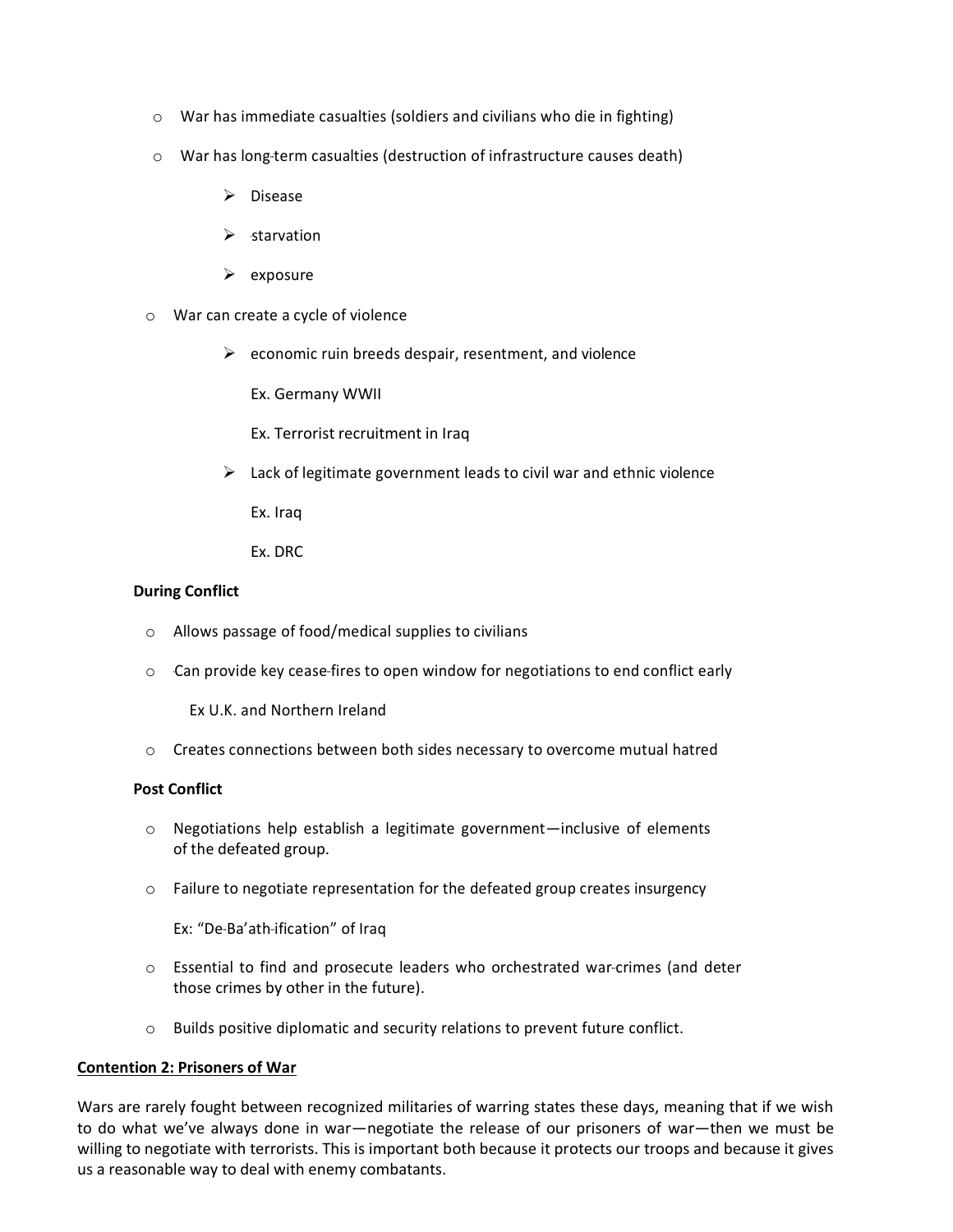# **Protecting Our Troops**

- o We have an obligation to our soldiers to bring them home
- o Key to long-term recruitment and military-readiness
- o Essential for troops to be willing to walk into danger and fight effectively
- o Encourages more humane treatment of our troops if they're captured, since we are likely less willing to exchange high-value terrorist prisoners for them if they have been abused.
- o Decreases troop death, since terrorists may opt to capture rather than kill them.
- o Ultimately means more of our troops can come home alive.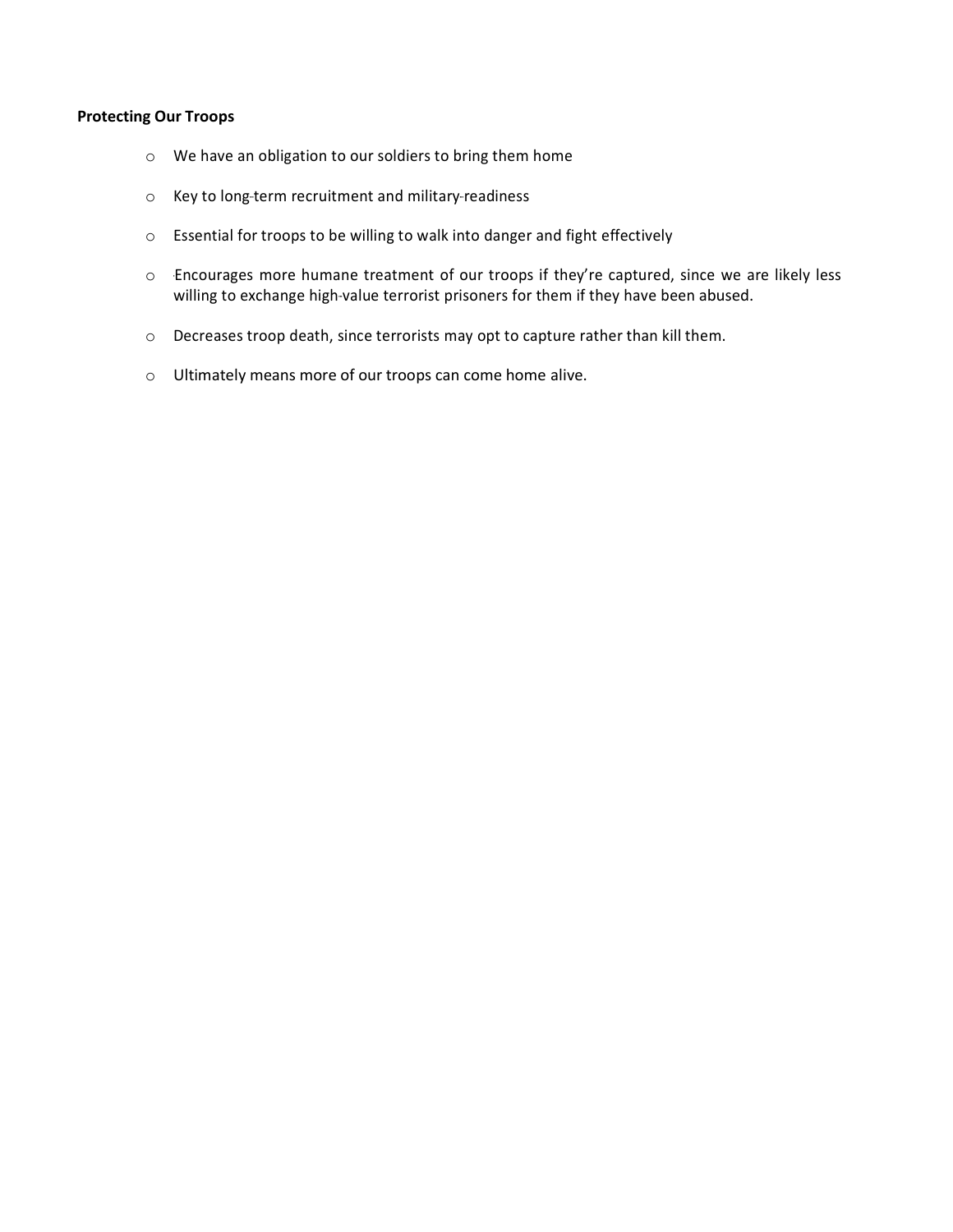#### **Dealing with Enemy Combatants**

- o In other wars, most "enemy combatants" would be prisoners of war.
- o Axis power troops attacked and killed U.S. people in WWII, but were still treated as POWs; same should be true for Taliban/Al Qaeda/ISIS troops now.
- o Not possible/reasonable to charge POWs for attacking opposing soldiers. Not fair to hold them in prison forever. Negotiated prisoner exchanges are our best choice.
- o Encourages enemy soldiers to surrender rather than fight to the death; leads to fewer casualties in war.
- o Many low level terrorist soldiers are young, impressionable, and misinformed. If we treat them well and release them in exchange for our people, they may help dissuade others from joining terrorist groups.
- o Best way to empty Guantanamo Bay; keeping it open continues to damage our image and encourage terrorist recruitment.

#### **Conclusion**

What have we told you today? We've told you that negotiations are essential to productive peaces—before, during, and after conflicts. We've also told you that exchanging prisoners of war is the rational way to handle enemy combatants and improves the lives of our soldiers. [2nd Speaker's Name] will also tell you in [his/her] substantive material that **Negotiation is an effective tool to track and defeat terrorist organizations.** It is for this reason that we urge you to side with the Government today.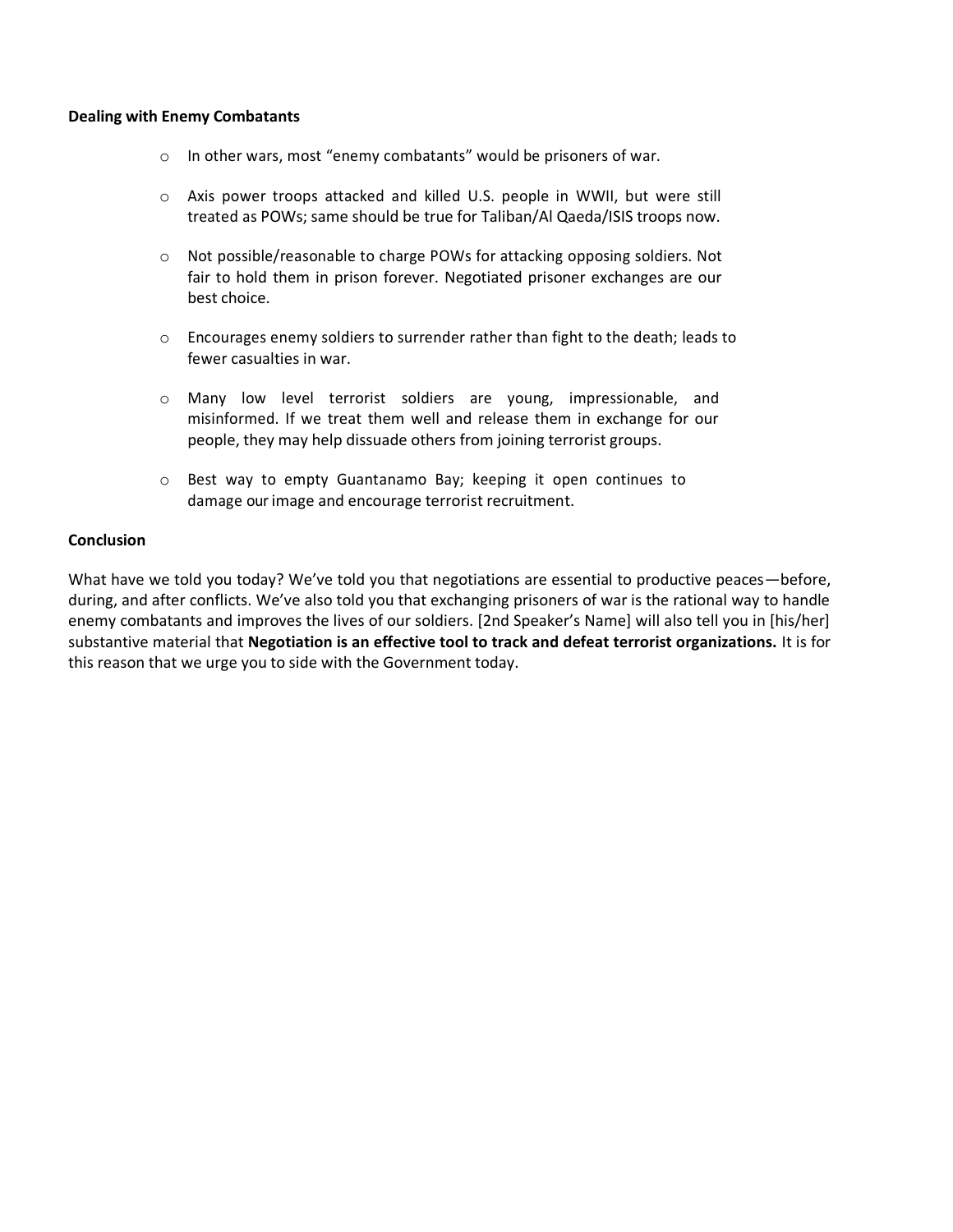# **This House Would Negotiate with Terrorists**

# **2 nd Speaker's Proposition Speech**

# **[REBUTTAL…] Now I'd like to get into my substantive material in today's debate:**

# **Contention 3: Negotiation is an effective tool to track and defeat terrorist organizations.**

For a productive negotiation to take place, information must be exchanged by both sides. At times, this information can be useful in providing critical intelligence to our military and law enforcement personnel. While terrorist organizations will likely go to great lengths to limit the use of this information (requesting ransom in gold Krugerrands, establishing unique meeting spots, etc.), the intelligence apparati of Western nations is incredibly sophisticated. This can lead to positive outcomes:

### **Follow the Money**

- o Prisoner exchanges often include ransom money.
- o Currency can be tracked
	- $\triangleright$  If electronic, wire transfers leave traces
	- $\triangleright$  If physical, radioactive isotopes can be used
- o Tracking members of terrorist cells using the money they spend can reveal much
	- $\triangleright$  Are the new members of cells we can identify?
	- $\triangleright$  Are those members in the West, plotting attacks?
	- $\triangleright$  Who supplies the terrorists?
	- $\triangleright$  Where are they located?
- $\circ$  Affords the West the ability to diagram the network and effectively disrupt its operations.

# **Cyber-terrorism**

- o Not all terrorism is on the physical battlefield
	- Ex. Threats against Sony and *The Interview*
- o Cyber-terrorism is on the upswing
- o Negotiations and pay offs can force cyber-terrorists to make mistakes
- $\circ$  -Negotiations may open the way for Trojan horses or other retaliatory cyber-strikes
	- $\triangleright$  Ex. Stuxnet